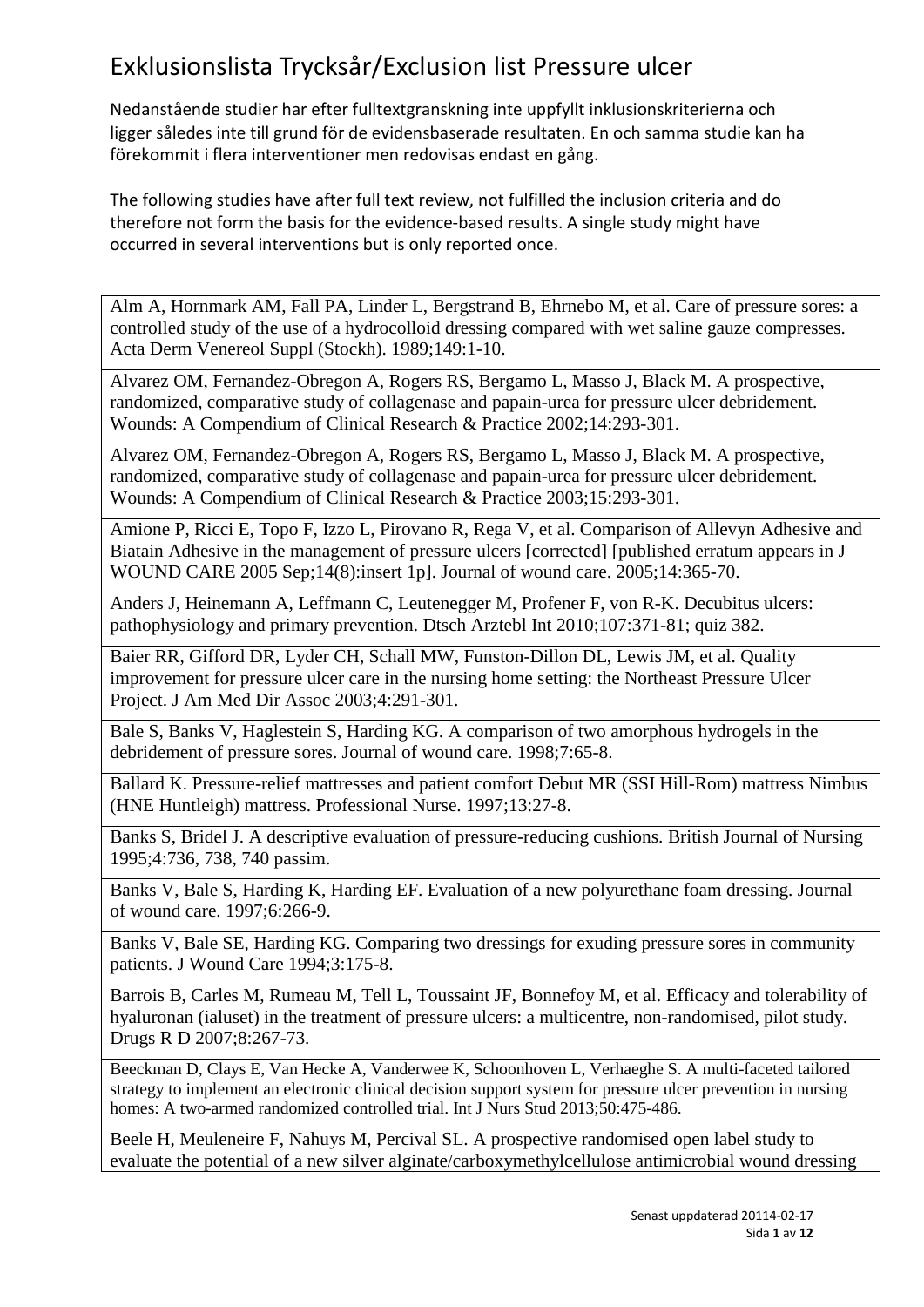Nedanstående studier har efter fulltextgranskning inte uppfyllt inklusionskriterierna och ligger således inte till grund för de evidensbaserade resultaten. En och samma studie kan ha förekommit i flera interventioner men redovisas endast en gång.

The following studies have after full text review, not fulfilled the inclusion criteria and do therefore not form the basis for the evidence-based results. A single study might have occurred in several interventions but is only reported once.

to promote wound healing. Int Wound J. 2010;7:262-70.

Bennett RG, Bellantoni MF, Ouslander JG. Air-fluidized bed treatment of nursing home patients with pressure sores. J Am Geriatr Soc. 1989;37:235-42.

Bergquist S, Frantz R. Braden Scale: validity in community-based older adults receiving home health care. Applied Nursing Research 2001;14:36-43.

Bergstrom N, Horn SD, Smout RJ, Bender SA, Ferguson ML, Taler G, et al. The National Pressure Ulcer Long-Term Care Study: outcomes of pressure ulcer treatments in long-term care. J Am Geriatr Soc 2005;53:1721-9.

Bergstrom N, Smout R, Horn S, Spector W, Hartz A, Limcangco MR. Stage 2 pressure ulcer healing in nursing homes. J Am Geriatr Soc. 2008;56:1252-8.

Biglari B, Vd L, P H, Simon A, Aytac S, Gerner HJ, et al. Use of Medihoney as a non-surgical therapy for chronic pressure ulcers in patients with spinal cord injury. Spinal Cord 2012;50:165-169.

Bito S, Mizuhara A, Oonishi S, Takeuchi K, Suzuki M, Akiyama K, et al. Randomised controlled trial evaluating the efficacy of wrap therapy for wound healing acceleration in patients with NPUAP stage II and III pressure ulcer. BMJ Open. 2012;2:e000371.

Boykin A, Winland-Brown J. Pressure sores: nursing management compare hydrocolloid occlusive dressing with povidone-iodine therapy. Using nursing research National League for Nursing. 1989;11.

Breslow RA. The effect of dietary protein intake on pressure sore healing and nutritional status in nursing home subjects. University Of Maryland College Park. 1990;129.

Brod M, McHenry E, Plasse TF, Fedorczyk D, Trout JR. A randomized comparison of poly-hema and hydrocolloid dressings for treatment of pressure sores. Arch Dermatol. 1990;126:969-70.

Brown-Etris M, Milne C, Orsted H, Gates JL, Netsch D, Punchello M, et al. A prospective, randomized, multisite clinical evaluation of a transparent absorbent acrylic dressing and a hydrocolloid dressing in the management of Stage II and shallow Stage III pressure ulcers. Adv Skin Wound Care. 2008;21:169-74.

Callaghan S, Trapp M. Evaluating two dressings for the prevention of nasal bridge pressure sores. Professional Nurse 1998;13:361-4.

Cassino R, Ippolito AM, Cuffaro C, Corsi A, Ricci E. A controlled, randomised study on the efficacy of two overlays in the treatment of decubitus ulcers. Minerva Chir 2013;68:105-16.

Cassino R, Ricci E. Effectiveness of topical application of amino acids to chronic wounds: a prospective observational study. Journal of wound care. 2010;19:29-34.

Ceolim MF, Araujo IEM, Diogo MJE, Bajay HM, Rosa KM. Comparing hydrocolloid to dry gauze dressings in the treatment of sacral pressure sores. Nursing: A New Era for Action, International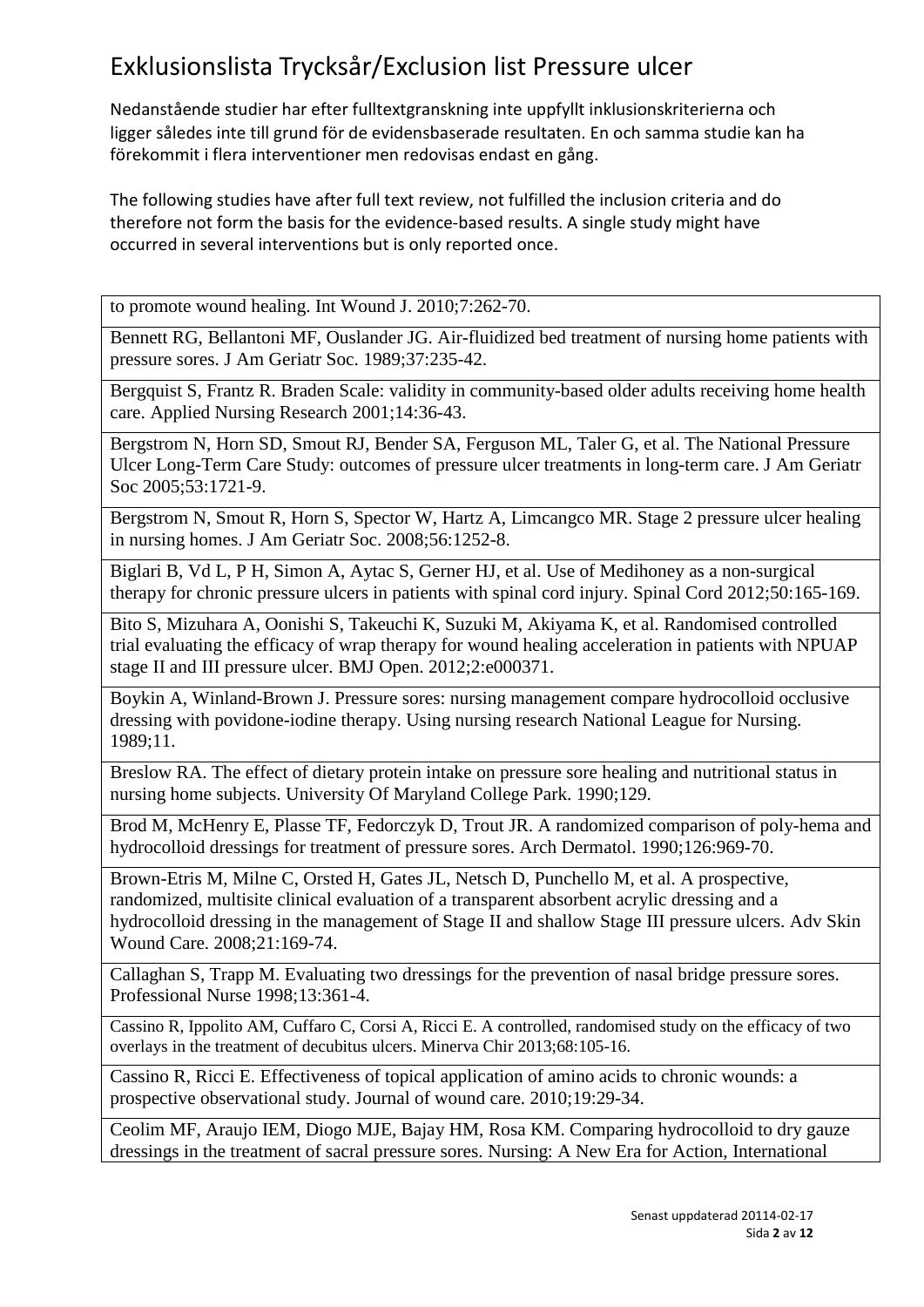Nedanstående studier har efter fulltextgranskning inte uppfyllt inklusionskriterierna och ligger således inte till grund för de evidensbaserade resultaten. En och samma studie kan ha förekommit i flera interventioner men redovisas endast en gång.

The following studies have after full text review, not fulfilled the inclusion criteria and do therefore not form the basis for the evidence-based results. A single study might have occurred in several interventions but is only reported once.

Council of Nurses ICN 22nd Quadrennial Congress. 2001.

Cereda E, Gini A, Pedrolli C, Vanotti A. Disease-specific, versus standard, nutritional support for the treatment of pressure ulcers in institutionalized older adults: a randomized controlled trial. J Am Geriatr Soc 2009;57:1395-402.

Chang KW, Alsagoff S, Ong KT, Sim PH. Pressure ulcers--randomised controlled trial comparing hydrocolloid and saline gauze dressings. Med J Malaysia 1998;53:428-31.

Chuangsuwanich A, Charnsanti O, Lohsiriwat V, Kangwanpoom C, Thong-In N. The efficacy of silver mesh dressing compared with silver sulfadiazine cream for the treatment of pressure ulcers. J Med Assoc Thai 2011;94:559-65.

Colwell JC, Foreman MD, Trotter JP. A comparison of the efficacy and cost-effectiveness of two methods of managing pressure ulcers. Decubitus: The Journal of Skin Ulcers 1993;6:28-36.

Cullum N, Petherick E. Pressure ulcers. Clin Evid (Online) 2008;2008.

Davis P, Wood L, Wood Z, Eaton A, Wilkins J. Clinical experience with a glucose oxidasecontaining dressing on recalcitrant wounds. Journal of wound care. 2009;18:116-21.

Dehlin O, Elmståhl S, Gottrup F. Monochromatic phototherapy: effective treatment for grade II chronic pressure ulcers in elderly patients. Aging Clinical & Experimental Research. 2007;19:478-83.

Desneves KJ, Todorovic BE, Cassar A, Crowe TC. Treatment with supplementary arginine, vitamin C and zinc in patients with pressure ulcers: a randomised controlled trial. Clin Nutr. 2005;24:979-87.

Durovic A, Maric D, Brdareski Z, Jevtic M, Durdevic S. The effects of polarized light therapy in pressure ulcer healing. Vojnosanit Pregl. 2008;65:906-12.

Edsberg LE, Brogan MS, Jaynes CD, Fries K. Topical hyperbaric oxygen and electrical stimulation: exploring potential synergy. Ostomy Wound Management 2002;48:42-4.

Felzani G, Spoletini I, Convento A, Di L, Rossi P, Miceli M, et al. Effect of lysine hyaluronate on the healing of decubitus ulcers in rehabilitation patients. Adv Ther. 2011;28:439-45.

Flynn D, Williams S. Barrier creams for skin breakdown. Nursing & Residential Care. 2011;13:553- 4.

Franek A, Kostur R, Polak A, Taradaj J, Szlachta Z, Blaszczak E, et al. Using high-voltage electrical stimulation in the treatment of recalcitrant pressure ulcers: results of a randomized, controlled clinical study. Ostomy Wound Management 2012;58:30-44.

Frykberg RG, Driver VR, Carman D, Lucero B, Borris-Hale C, Fylling CP, et al. Chronic wounds treated with a physiologically relevant concentration of platelet-rich plasma gel: a prospective case series. Ostomy Wound Management. 2010;56:36-8.

Gentzkow GD, Alon G, Taler GA, Eltorai IM, Montroy RE. Healing of refractory stage III and IV pressure ulcers by a new electrical stimulation device. Wounds: A Compendium of Clinical Research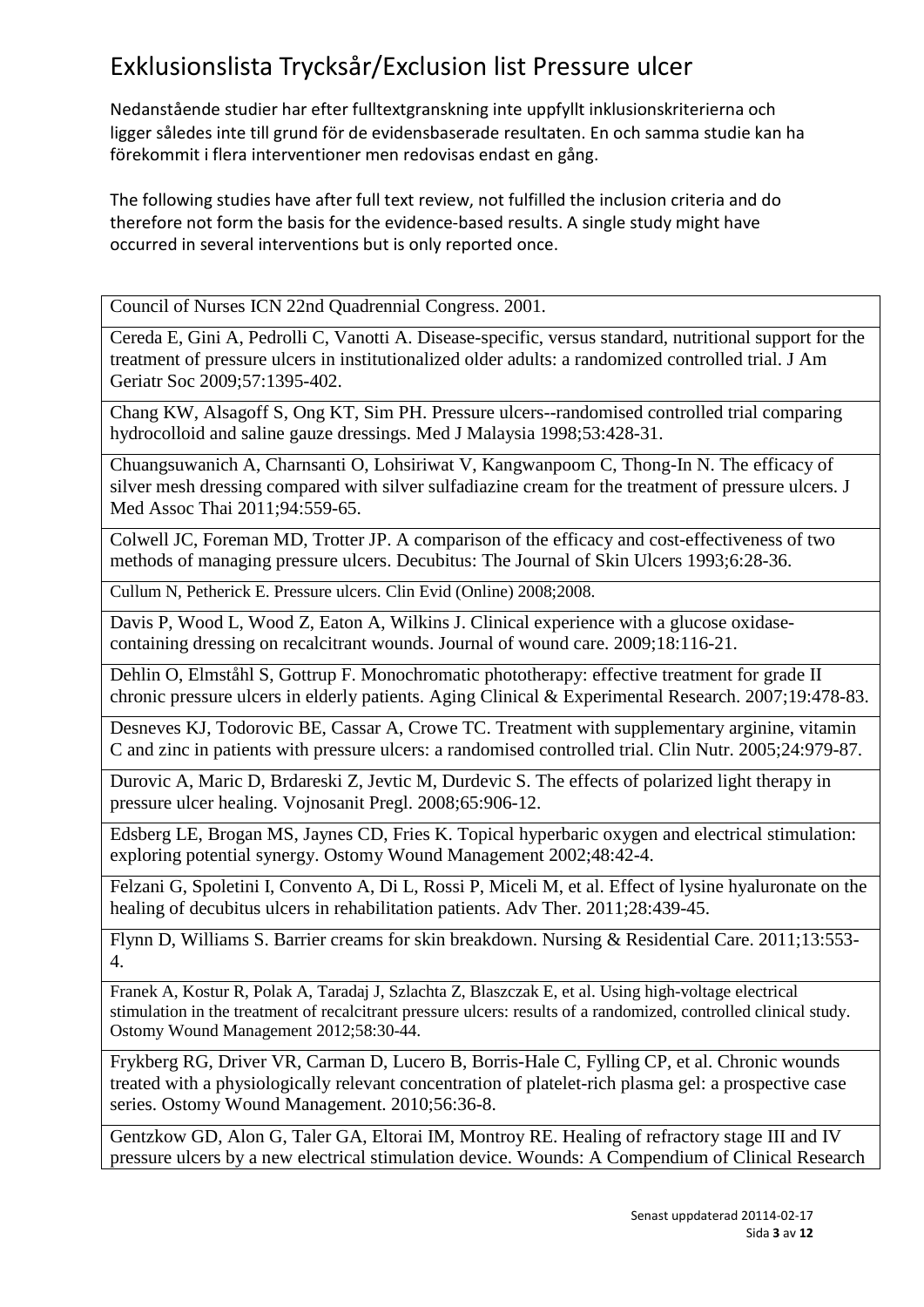Nedanstående studier har efter fulltextgranskning inte uppfyllt inklusionskriterierna och ligger således inte till grund för de evidensbaserade resultaten. En och samma studie kan ha förekommit i flera interventioner men redovisas endast en gång.

The following studies have after full text review, not fulfilled the inclusion criteria and do therefore not form the basis for the evidence-based results. A single study might have occurred in several interventions but is only reported once.

& Practice 1993;5:160-72.

Gray M, Jones DP. The effect of different formulations of equivalent active ingredients on the performance of two topical wound treatment products. Ostomy Wound Management 2004;50:34-6.

Hamilton L, Cleverly C. A skin care resource nurse program: is it effective? Perspectives: The Journal of the Gerontological Nursing Association 1994;18:10-14.

Harrison-Balestra C, Eaglstein WH, Falabela AF, Kirsner RS. Recombinant human platelet-derived growth factor for refractory nondiabetic ulcers: A retrospective series. Dermatologic Surgery 2002;28:755-760.

Health Quality O. Management of chronic pressure ulcers: an evidence-based analysis. Ont Health Technol Assess Ser 2009;9:1-203.

Health Quality O. Negative pressure wound therapy: an evidence-based analysis. Ont Health Technol Assess Ser 2006;6:1-38.

Ho CH, Powell HL, Collins JF, Bauman WA, Spungen AM. Poor nutrition is a relative contraindication to negative pressure wound therapy for pressure ulcers: preliminary observations in patients with spinal cord injury. Adv Skin Wound Care 2010;23:508-16.

Hommel A, Ulander K, Thorngren KG. Improvements in pain relief, handling time and pressure ulcers through internal audits of hip fracture patients. Scand J Caring Sci

2003;17:78-83.

Honde C, Derks C, Tudor D. Local treatment of pressure sores in the elderly: amino acid copolymer membrane versus hydrocolloid dressing. J Am Geriatr Soc. 1994;42:1180-3.

Houghton PE, Campbell KE, Fraser CH, Harris C, Keast DH, Potter PJ, et al. Electrical stimulation therapy increases rate of healing of pressure ulcers in community-dwelling people with spinal cord injury. Arch Phys Med Rehabil 2010;91:669-78.

Hurlow J, Bowler PG. Potential implications of biofilm in chronic wounds: a case series. J Wound Care 2012;21:109-119.

Iizaka S, Sanada H, Matsui Y, Furue M, Tachibana T, Nakayama T, et al. Predictive validity of weekly monitoring of wound status using DESIGN-R score change for pressure ulcer healing: A multicenter prospective cohort study. Wound Repair & Regeneration 2012;20:473-481.

Iizaka S, Sanada H, Minematsu T, Oba M, Nakagami G, Koyanagi H, et al. Do nutritional markers in wound fluid reflect pressure ulcer status? Wound Repair & Regeneration 2010;18:31-7.

Iizaka S, Sanada H, Nakagami G, Sekine R, Koyanagi H, Konya C, et al. Estimation of protein loss from wound fluid in older patients with severe pressure ulcers. Nutrition. 2010;26:890-5.

Iordanou P, Baltopoulos G, Giannakopoulou M, Bellou P, Ktenas E. Effect of polarized light in the healing process of pressure ulcers [corrected] [published erratum appears in INT J NURS PRACT 2002 Apr;8(2):116]. Int J Nurs Pract. 2002;8:49-55.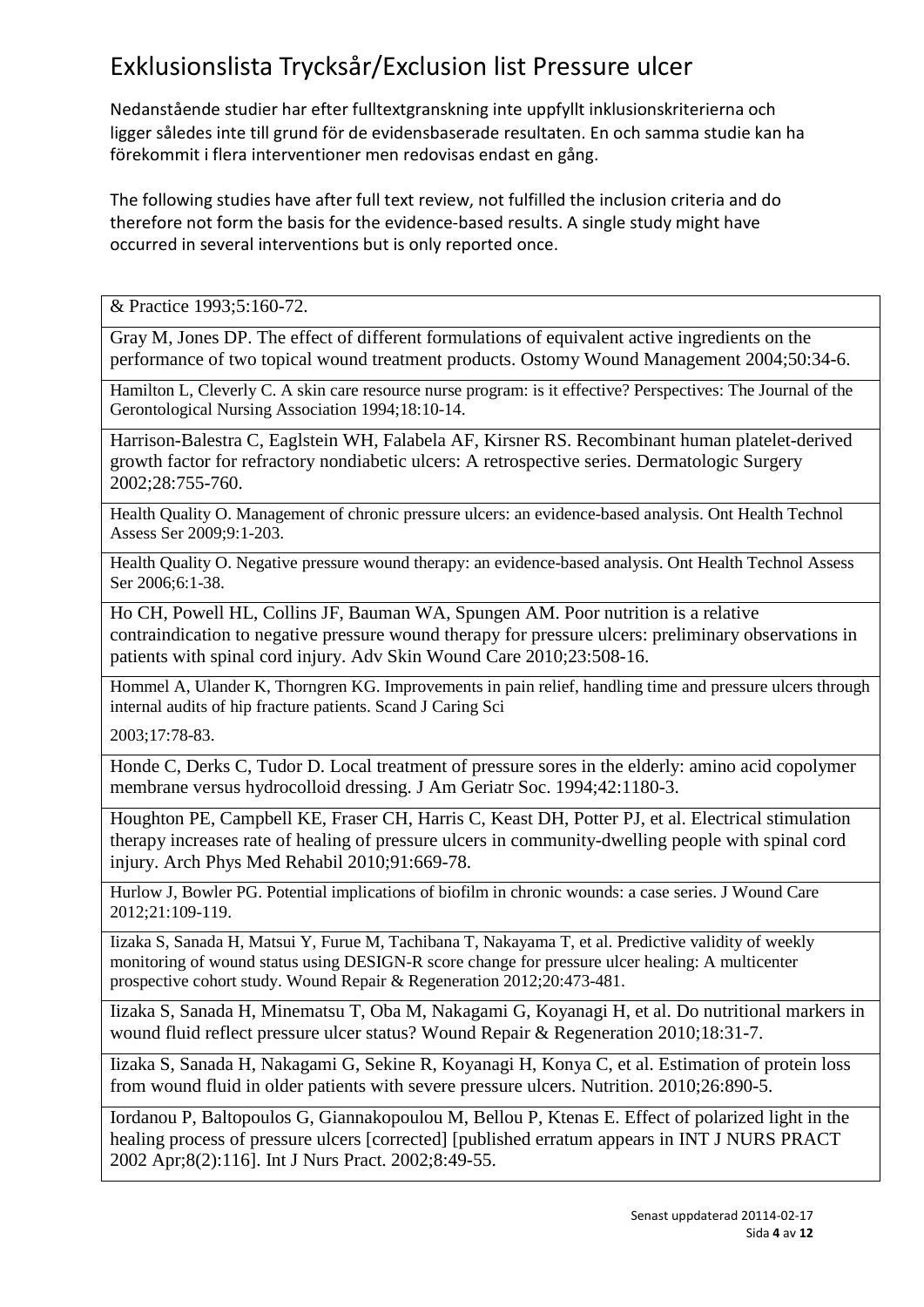Nedanstående studier har efter fulltextgranskning inte uppfyllt inklusionskriterierna och ligger således inte till grund för de evidensbaserade resultaten. En och samma studie kan ha förekommit i flera interventioner men redovisas endast en gång.

The following studies have after full text review, not fulfilled the inclusion criteria and do therefore not form the basis for the evidence-based results. A single study might have occurred in several interventions but is only reported once.

Isenberg R. Pulsed radio frequency energy therapy in elderly patients with Stage III and Stage IV pressure ulcers in long-term care settings. Ostomy Wound Management. 2008;54:72-3.

Jones KR, Fennie K. Factors Influencing Pressure Ulcer Healing in Adults Over 50: An Exploratory Study. J Am Med Dir Assoc. 2007;8:378-87.

Kilpadi DV, Stechmiller JK, Childress B, Cowan L, Comerio M, Kieswetter K, et al. Composition of wound fluid from pressure ulcers treated with negative pressure wound therapy using V A C therapy in home health or extended care patients: a pilot study. Wounds: A Compendium of Clinical Research & Practice 2006;18:119-28.

Kloth LC, Berman JE, Dumit-Minkel S, Sutton CH, Papanek PE, Wurzel J. Effects of a normothermic dressing on pressure ulcer healing. Adv Skin Wound Care 2000;13:69-74.

Kloth LC, Berman JE, Nett M, Papanek PE, Dumit-Minkel S. A randomized controlled clinical trial to evaluate the effects of noncontact normothermic wound therapy on chronic full-thickness pressure ulcers. Adv Skin Wound Care. 2002;15:270-6.

Knops SP, Van L, E M, Spanjersberg WR, Patka P, Schipper IB. Randomised clinical trial comparing pressure characteristics of pelvic circumferential compression devices in healthy volunteers. Injury 2011;42:1020-6.

Konya C, Sanada H, Sugama J, Okuwa M, Kitagawa A. Does the use of a cleanser on skin surrounding pressure ulcers in older people promote healing? Journal of wound care. 2005;14:169-71.

Kurring PA, Roberts CD, Quinlan D. Evaluation of a hydrocellular dressing in the management of exuding wounds in the community. British Journal of Nursing. 1994;3:1049-50, 52.

Labanaris AP, Polykandriotis E, Horch RE. The effect of vacuum-assisted closure on lymph vessels in chronic wounds. Journal of Plastic, Reconstructive and Aesthetic Surgery. 2009;62:1068-75.

Lee SK, Posthauer ME, Dorner B, Redovian V, Maloney MJ. Pressure ulcer healing with a concentrated, fortified, collagen protein hydrolysate supplement: a randomized controlled trial. Adv Skin Wound Care. 2006;19:92-6.

Lee Y, Cesario T, McCauley V, Flionis L, Pax A, Thrupp L. Low-level colonization and infection with ciprofloxacin-resistant gram-negative bacilli in a skilled nursing facility. American Journal of Infection Control. 1998;26:552-7.

Lepisto M, Lauri S, Eriksson E, Vahlberg T. Pressure ulcer patients in long-term care. A follow-up study. Reviews in Clinical Gerontology. 2004;14:91-103.

Lindahl E, Gilje F, Norberg A, Söderberg A. Nurses' ethical reflections on caring for people with malodorous exuding ulcers. Nursing Ethics 2010;17:777-90.

Maeshige N, Fujiwara H, Honda H, Yoshikawa Y, Terashi H, Usami M, et al. Evaluation of the combined use of ultrasound irradiation and wound dressing on pressure ulcers. J Wound Care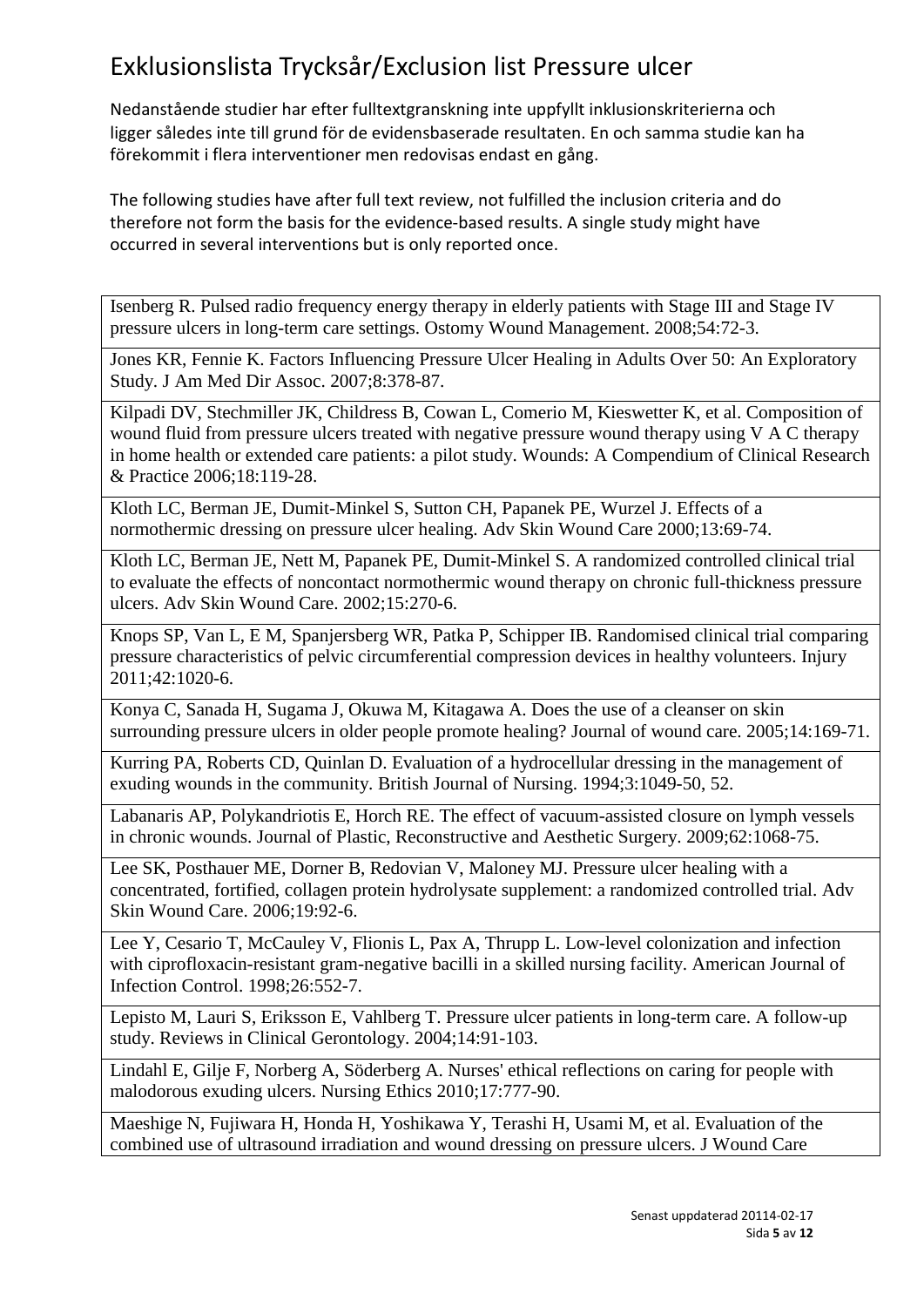Nedanstående studier har efter fulltextgranskning inte uppfyllt inklusionskriterierna och ligger således inte till grund för de evidensbaserade resultaten. En och samma studie kan ha förekommit i flera interventioner men redovisas endast en gång.

The following studies have after full text review, not fulfilled the inclusion criteria and do therefore not form the basis for the evidence-based results. A single study might have occurred in several interventions but is only reported once.

2010;19:63-8.

Malbrain M, Hendriks B, Wijnands P, Denie D, Jans A, Vanpellicom J, et al. A pilot randomised controlled trial comparing reactive air and active alternating pressure mattresses in the prevention and treatment of pressure ulcers among medical ICU patients. J Tissue Viability 2010;19:7-15.

Mao CL, Rivet AJ, Sidora T, Pasko MT. Update on pressure ulcer management and deep tissue injury. Ann Pharmacother 2010;44:325-32.

Marchand AC, Lidowski H. Reassessment of the use of genuine sheepskin for pressure ulcer prevention and treatment. Decubitus: The Journal of Skin Ulcers. 1993;6:44-7.

Martin SJ, Corrado OJ, Kay EA. Enzymatic debridement for necrotic wounds. Journal of wound care. 1996;5:310-1.

McMullen D. Clinical experience with a calcium alginate dressing. Dermatology Nursing. 1991;3:216-9.

Meaume S, Perez J, Rethore V, Sebbane G, Dompmartin A, Bressieux JM, et al. Management of chronic wounds with an innovative absorbent wound dressing. J Wound Care 2012;21:315-6, 318, 320-2.

Meaume S, Vallet D, Morere MN, Teot L. Evaluation of a silver-releasing hydroalginate dressing in chronic wounds with signs of local infection. Journal of wound care. 2005;14:411-9.

Meaume S, Van De L, Heyman H, Romanelli M, Ciangherotti A, Charpin S. A study to compare a new self-adherent soft silicone dressing with a self-adherent polymer dressing in stage II pressure ulcers. Ostomy Wound Manage 2003;49:44-51.

Miyachi Y, Imamura S. Improved healing of pressure sores with sugar and povidone-iodine. Current Therapeutic Research - Clinical and Experimental. 1991;49:81-7.

Mizokami F, Murasawa Y, Furuta K, Isogai Z. Iodoform gauze removes necrotic tissue from pressure ulcer wounds by fibrinolytic activity. Biological and Pharmaceutical Bulletin 2012;35:1048-1053.

Mody GN, Nirmal IA, Duraisamy S, Perakath B. A blinded, prospective, randomized controlled trial of topical negative pressure wound closure in India. Ostomy Wound Management 2008;54:36-46.

Moore ZE, Cowman S. Wound cleansing for pressure ulcers. Cochrane Database of Systematic Reviews 2013.

Moore ZE, Cowman S. Wound cleansing for pressure ulcers. Cochrane Database of Systematic Reviews. 2005;4:4.

Motta G, Dunham L, Dye T, Mentz J, O'Connell-Gifford E, Smith E. Clinical efficacy and costeffectiveness of a new synthetic polymer sheet wound dressing. Ostomy Wound Manage. 1999;45:41, 4-6, 8.

Motta GJ, Milne CT, Corbett LQ. Impact of antimicrobial gauze on bacterial colonies in wounds that require packing. Ostomy Wound Manage 2004;50:48-62.

Motta GJ. The effectiveness of Dermagran topical therapy for treating chronic wounds in nursing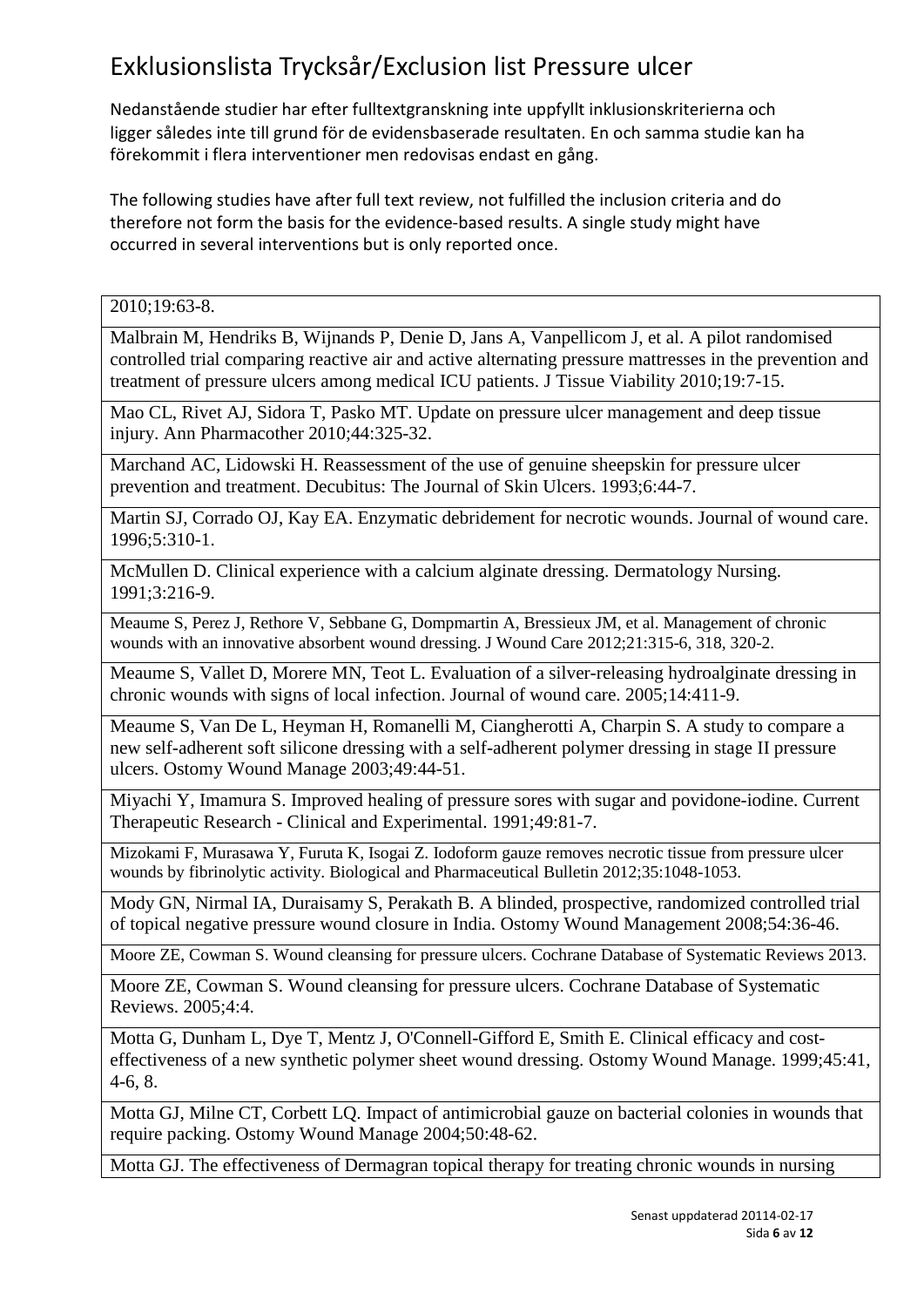Nedanstående studier har efter fulltextgranskning inte uppfyllt inklusionskriterierna och ligger således inte till grund för de evidensbaserade resultaten. En och samma studie kan ha förekommit i flera interventioner men redovisas endast en gång.

The following studies have after full text review, not fulfilled the inclusion criteria and do therefore not form the basis for the evidence-based results. A single study might have occurred in several interventions but is only reported once.

facility residents. Ostomy Wound Management. 1991;36:35-8.

Mulder GD, Altman M, Seeley JE, Tintle T. Prospective randomized study of the efficacy of hydrogel, hydrocolloid, and saline solution -- moistened dressings on the management of pressure ulcers. Wound Repair & Regeneration. 1993;1:213-8.

Münter KC, Beele H, Russell L, Crespi A, Gröchenig E, Basse P, et al. Effect of a sustained silverreleasing dressing on ulcers with delayed healing: the CONTOP study. J Wound Care 2006;15:199- 206.

Mustoe TA, Cutler NR, Allman RM, Goode PS, Deuel TF, Prause JA, et al. A phase II study to evaluate recombinant platelet-derived growth factor-BB in the treatment of stage 3 and 4 pressure ulcers. Arch Surg. 1994;129:213-9.

Nagase T, Iizaka S, Kato H, Nakagami G, Kaitani T, Machida M, et al. Undermining incision and healing of deep pressure ulcers: A prospective cohort study of pressure ulcers by the Japanese National Hospital Organization. Wound Repair & Regeneration 2013;21:512-519.

Nakagami G, Sanada H, Iizaka S, Kadono T, Higashino T, Koyanagi H, et al. Predicting delayed pressure ulcer healing using thermography: a prospective cohort study. Journal of wound care. 2010;19:465-6, 8, 70 passim.

Nixon J, Nelson EA, Cranny G, Iglesias CP, Hawkins K, Cullum NA, et al. Pressure relieving support surfaces: a randomised evaluation. Health Technology Assessment. 2006;10:1-180.

Ochs RF, Horn SD, van R, Pietsch C, Smout RJ. Comparison of air-fluidized therapy with other support surfaces used to treat pressure ulcers in nursing home residents. Ostomy Wound Manage. 2005;51:38-68.

Ohura T, Nakajo T, Moriguchi T, Oka H, Tachi M, Ohura, Jr., et al. Clinical efficacy of basic fibroblast growth factor on pressure ulcers: Case-control pairing study using a new evaluation method. Wound Repair and Regeneration. 2011;19:542-51.

Paris A, Horvath R, Basset P, Thiery S, Couturier P, Franco A, et al. Nitrous oxide-oxygen mixture during care of bedsores and painful ulcers in the elderly: a randomized, crossover, open-label pilot study. J Pain Symptom Manage. 2008;35:171-6.

Parish LC, Dryjski M, Cadden S, Versiva XCPUSG. Prospective clinical study of a new adhesive gelling foam dressing in pressure ulcers. Int Wound J. 2008;5:60-7.

Parnell LKS, Ciufi B, Gokoo CF. Preliminary use of a hydrogel containing enzymes in the treatment of Stage II and Stage III pressure ulcers. Ostomy Wound Management 2005;51:50-2.

Payne WG, Posnett J, Alvarez O, Brown-Etris M, Jameson G, Wolcott R, et al. A prospective, randomized clinical trial to assess the cost-effectiveness of a modern foam dressing versus a traditional saline gauze dressing in the treatment of stage II pressure ulcers. Ostomy Wound Management. 2009;55:50-5.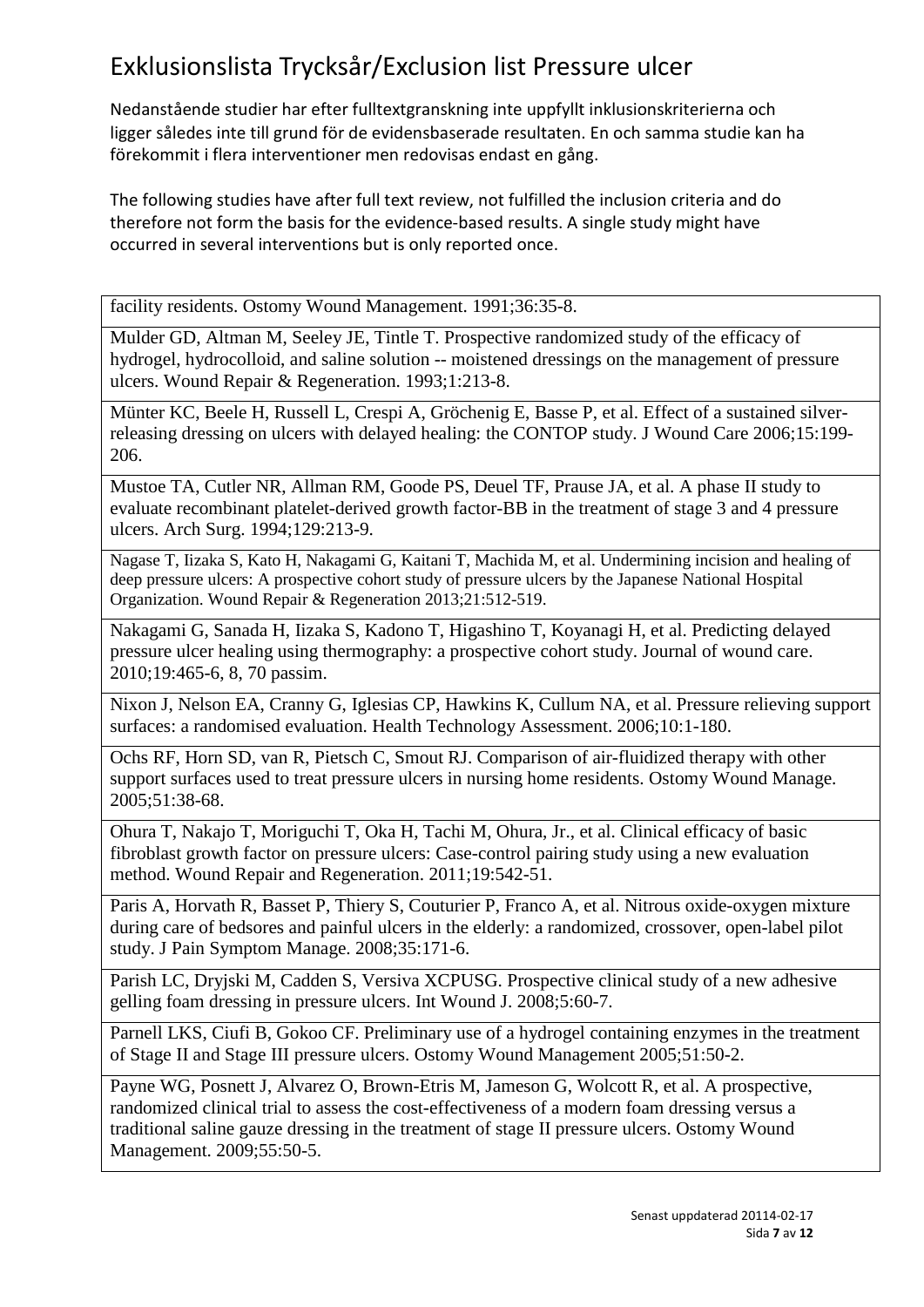Nedanstående studier har efter fulltextgranskning inte uppfyllt inklusionskriterierna och ligger således inte till grund för de evidensbaserade resultaten. En och samma studie kan ha förekommit i flera interventioner men redovisas endast en gång.

The following studies have after full text review, not fulfilled the inclusion criteria and do therefore not form the basis for the evidence-based results. A single study might have occurred in several interventions but is only reported once.

Payne WG, Wright TE, Ochs D, Mannari RJ, Robson MC. An exploratory study of dermal replacement therapy in the treatment of stage III pressure ulcers. Journal of Applied Research. 2004;4:12-23.

Price P, Bale S, Crook H, Harding KG. The effect of a radiant heat dressing on pressure ulcers. J Wound Care 2000;9:201-205.

Pullen R, Popp R, Fusgen I. Multicentre evaluation of the topical treatment of decubital ulcers in geriatric patients. European Journal of Geriatrics. 2000;2:27-30.

Pullen R, Popp R, Volkers P, Fusgen I. Prospective randomized double-blind study of the wounddebriding effects of collagenase and fibrinolysin/deoxyribonuclease in pressure ulcers. Age Ageing. 2002;31:126-30.

Raffoul W, Far MS, Cayeux MC, Berger MM. Nutritional status and food intake in nine patients with chronic low-limb ulcers and pressure ulcers: importance of oral supplements. Nutrition 2006;22:82-8.

Rees RS, Robson MC, Smiell JM, Perry BH. Becaplermin gel in the treatment of pressure ulcers: a phase II randomized, double-blind, placebo-controlled study. Wound Repair Regen 1999;7:141-7.

Robicsek A, Beaumont JL, Thomson RB, Jr, Govindarajan G, Peterson LR. Topical therapy for methicillin-resistant Staphylococcus aureus colonization: impact on infection risk. Infection Control & Hospital Epidemiology 2009;30:623-32.

Robson MC, Hill DP, Smith PD, Wang X, Meyer-Siegler K, Ko F, et al. Sequential cytokine therapy for pressure ulcers: Clinical and mechanistic response. Ann Surg 2000;231:600-611.

Robson MC, Phillips LG, Lawrence WT, Bishop JB, Youngerman JS, Hayward PG, et al. The safety and effect of topically applied recombinant basic fibroblast growth factor on the healing of chronic pressure sores. Ann Surg 1992;216:401-6; discussion 406.

Romanelli M, Dimi V, Bertone MS, Mazzatenta C, Martini P. Efficacy and tolerability of "Fitostimoline(registered trademark) antibiotico" soaked gauzes in the topical treatment of cutaneous sores, ulcers and burns, complicated with bacterial contamination. An open-label, controlled, randomised, multicentre, parallel group. Gazzetta Medica Italiana Archivio per le Scienze Mediche 2008;167:251-260.

Romanelli M, Dini V, Barbanera S, Bertone MS. Evaluation of the efficacy and tolerability of a solution containing propyl betaine and polihexanide for wound irrigation. Skin Pharmacol Physiol 2010;23 Suppl:41-4.

Rosenthal MJ, Felton RM, Nastasi AE, Naliboff BD, Harker J, Navach JH. Healing of advanced pressure ulcers by a generic total contact seat: 2 randomized comparisons with low air loss bed treatments. Arch Phys Med Rehabil 2003;84:1733-42.

Rudensky B, Lipschits M, Isaacsohn M, Sonnenblick M. Infected pressure sores: Comparison of methods for bacterial identification. Southern Medical Journal 1992;85:901-903.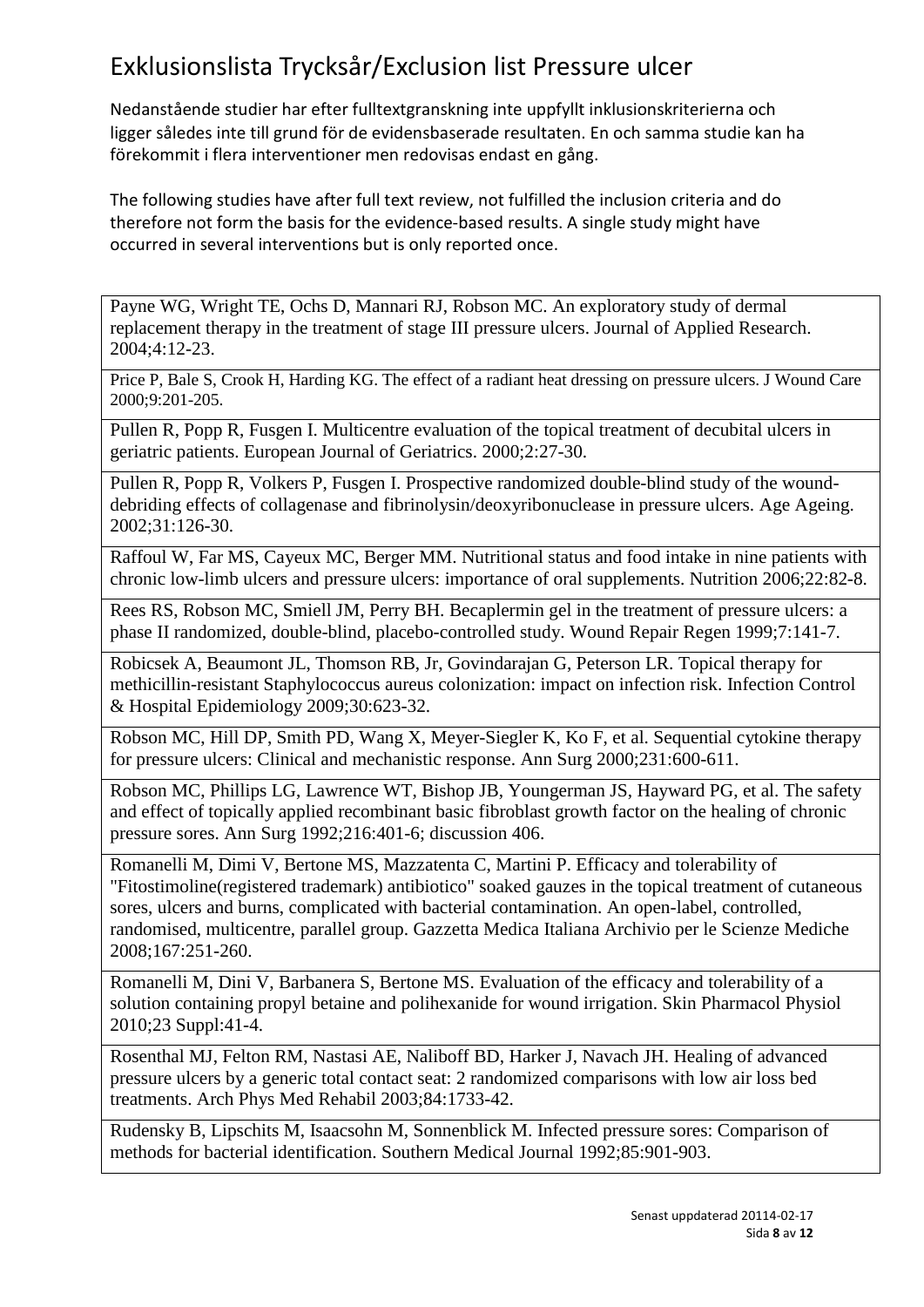Nedanstående studier har efter fulltextgranskning inte uppfyllt inklusionskriterierna och ligger således inte till grund för de evidensbaserade resultaten. En och samma studie kan ha förekommit i flera interventioner men redovisas endast en gång.

The following studies have after full text review, not fulfilled the inclusion criteria and do therefore not form the basis for the evidence-based results. A single study might have occurred in several interventions but is only reported once.

Saji M, Taguchi S, Uchiyama K, Osono E, Hayama N, Ohkuni H. Efficacy of gentian violet in the eradication of methicillin-resistant Staphylococcus aureus from skin lesions. Journal of Hospital Infection. 1995;31:225-8.

Salzberg CA, Cooper-Vastola SA, Perez F, Viehbeck MG, Byrne DW. The effects of non-thermal pulsed electromagnetic energy on wound healing of pressure ulcers in spinal cord-injured patients: a randomized, double-blind study. Ostomy Wound Management. 1995;41:42-4.

Santangelo A, Testai M, Ossino MC, Barbagallo P, Crisafulli C, Muscara G, et al. Management and treatment of decubital ulcers of an elderly population in the assisted sanitary residence of Futura-Viagrande (Catania, Sicily, Italy). Arch Gerontol Geriatr. 2009;48:332-4.

Sanz-Adell V, Casper-Pedraza, Montse, Gendre-Jornet, M. Isabel Alegria-Alvaro, Patricia. Acupuncture treatment in ulcers. Agora de Enfermeria 2011;15:27-30.

Saydak SJ. A pilot test of two methods for the treatment of pressure ulcers. Journal of Enterostomal Therapy. 1990;17:139-42.

Schessel ES, Ger R. The management of pressure sores by constant-tension approximation. British Journal of Plastic Surgery. 2001;54:439-46.

Scott EM, Leaper DJ, Clark M, Kelly PJ. Effects of warming therapy on pressure ulcers--a randomized trial. AORN J. 2001;73:921-7, 9.

Seaman S, Herbster S, Muglia J, Murray M, Rick C. Simplifying modern wound management for nonprofessional caregivers. Ostomy Wound Manage 2000;46:18-27.

Selkowitz DM, Cameron MH, Mainzer A, Wolfe R. Efficacy of pulsed low-intensity ultrasound in wound healing: a single-case design. Ostomy Wound Manage. 2002;48:40-4, 6.

Serena T, Lee SK, Lam K, Attar P, Meneses P, Ennis W. The impact of noncontact, nonthermal, lowfrequency ultrasound on bacterial counts in experimental and chronic wounds. Ostomy Wound Manage. 2009;55:22-30.

Shahin ESM, Dassen T, Halfens RJG. Incidence, prevention and treatment of pressure ulcers in intensive care patients: a longitudinal study. Int J Nurs Stud 2009;46:413-21.

Shaw CG. Seat cushion comparison for nursing home wheelchair users. Assistive Technology 1993;5:92-105.

Sherman RA, Wyle F, Vulpe M. Maggot therapy for treating pressure ulcers in spinal cord injury patients. J Spinal Cord Med. 1995;18:71-4.

Sherman RA. Maggot versus conservative debridement therapy for the treatment of pressure ulcers. Wound Repair & Regeneration. 2002;10:208-14.

Sibbald RG, Coutts P, Woo KY. Reduction of bacterial burden and pain in chronic wounds using a new polyhexamethylene biguanide antimicrobial foam dressing-clinical trial results. Adv Skin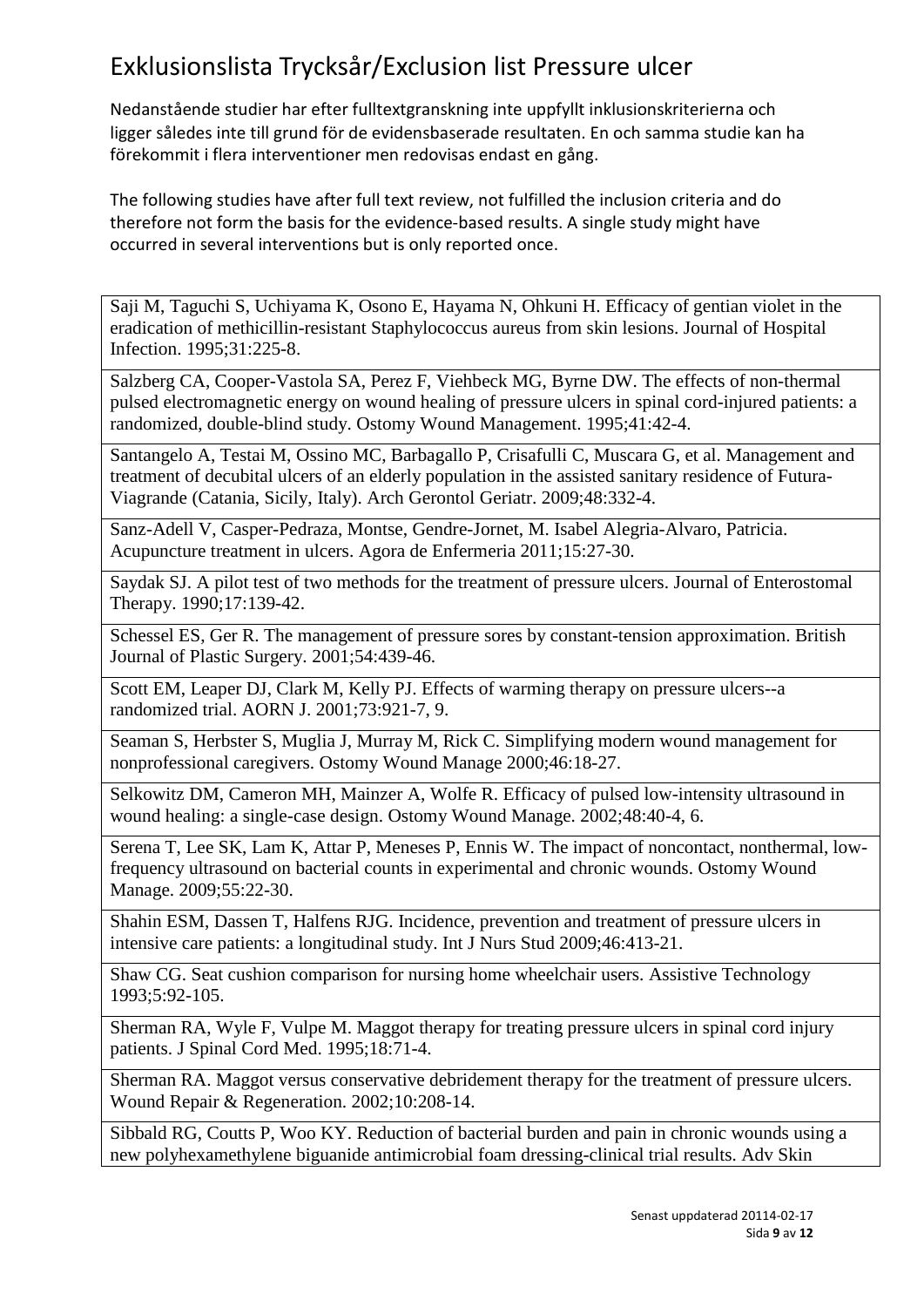Nedanstående studier har efter fulltextgranskning inte uppfyllt inklusionskriterierna och ligger således inte till grund för de evidensbaserade resultaten. En och samma studie kan ha förekommit i flera interventioner men redovisas endast en gång.

The following studies have after full text review, not fulfilled the inclusion criteria and do therefore not form the basis for the evidence-based results. A single study might have occurred in several interventions but is only reported once.

Wound Care. 2011;24:78-84.

Singer P. Nutritional care to prevent and heal pressure ulcers. Israel Medical Association Journal. 2002;4:713-6.

Small N, Mulder M, Mackenzie MJ, Nel M. A comparative analysis of pressure sore treatment modalities in community settings. Curationis. 2002;25:74-82.

Sopata M, Luczak J, Ciupinska M. Effect of bacteriological status on pressure ulcer healing in patients with advanced cancer. Journal of wound care. 2002;11:107-10.

St C. Descriptive study of the use of a specialty bed in the United Kingdom. Decubitus: The Journal of Skin Ulcers. 1992;5:28-30.

Takahashi J, Yokota O, Fujisawa Y, Sasaki K, Ishizu H, Aoki T, et al. An evaluation of polyvinylidene film dressing for treatment of pressure ulcers in older people. Journal of wound care. 2006;15:449-50, 52.

Taly AB, Sivaraman N, K P, Murali T, John A. Efficacy of multiwavelength light therapy in the treatment of pressure ulcers in subjects with disorders of the spinal cord: A randomized double-blind controlled trial. Arch Phys Med Rehabil 2004;85:1657-61.

ter R, Kessels AG, Knipschild P. A randomized clinical trial of ultrasound in the treatment of pressure ulcers. Phys Ther. 1996;76:1301-11.

The effect of stochastic electrical noise on hard-to-heal wounds. Journal of wound care. 2011;20:96-103.

Thomas AC, Wysocki AB. The healing wound: a comparison of three clinically useful methods of measurement. Decubitus: The Journal of Skin Ulcers. 1990;3:18-20.

Thomas DR, Diebold MR, Eggemeyer LM. A controlled, randomized, comparative study of a radiant heat bandage on the healing of stage 3-4 pressure ulcers: a pilot study. J Am Med Dir Assoc. 2005;6:46-9.

Thomas DR, Goode PS, LaMaster K, Tennyson T. Acemannan hydrogel dressing versus saline dressing for pressure ulcers. A randomized, controlled trial. Adv Wound Care. 1998;11:273-6.

Thomas DR. Prevention and management of pressure ulcers. Reviews in Clinical Gerontology 2001;11:115-130.

Trial C, Darbas H, Lavigne J, Sotto A, Simoneau G, Tillet Y, et al. Assessment of the antimicrobial effectiveness of a new silver alginate wound dressing: a RCT [corrected] [published erratum appears in J WOUND CARE 2010 Mar;19(3):109]. J Wound Care 2010;19:20-6.

Ullah MO. A study to detect the efficacy of Micro-current Electrical Therapy on decubitus wound. Journal of Medical Sciences 2007;7:1320-1324.

Ultrasound for pressure ulcers. Nurses' Drug Alert 1995;19.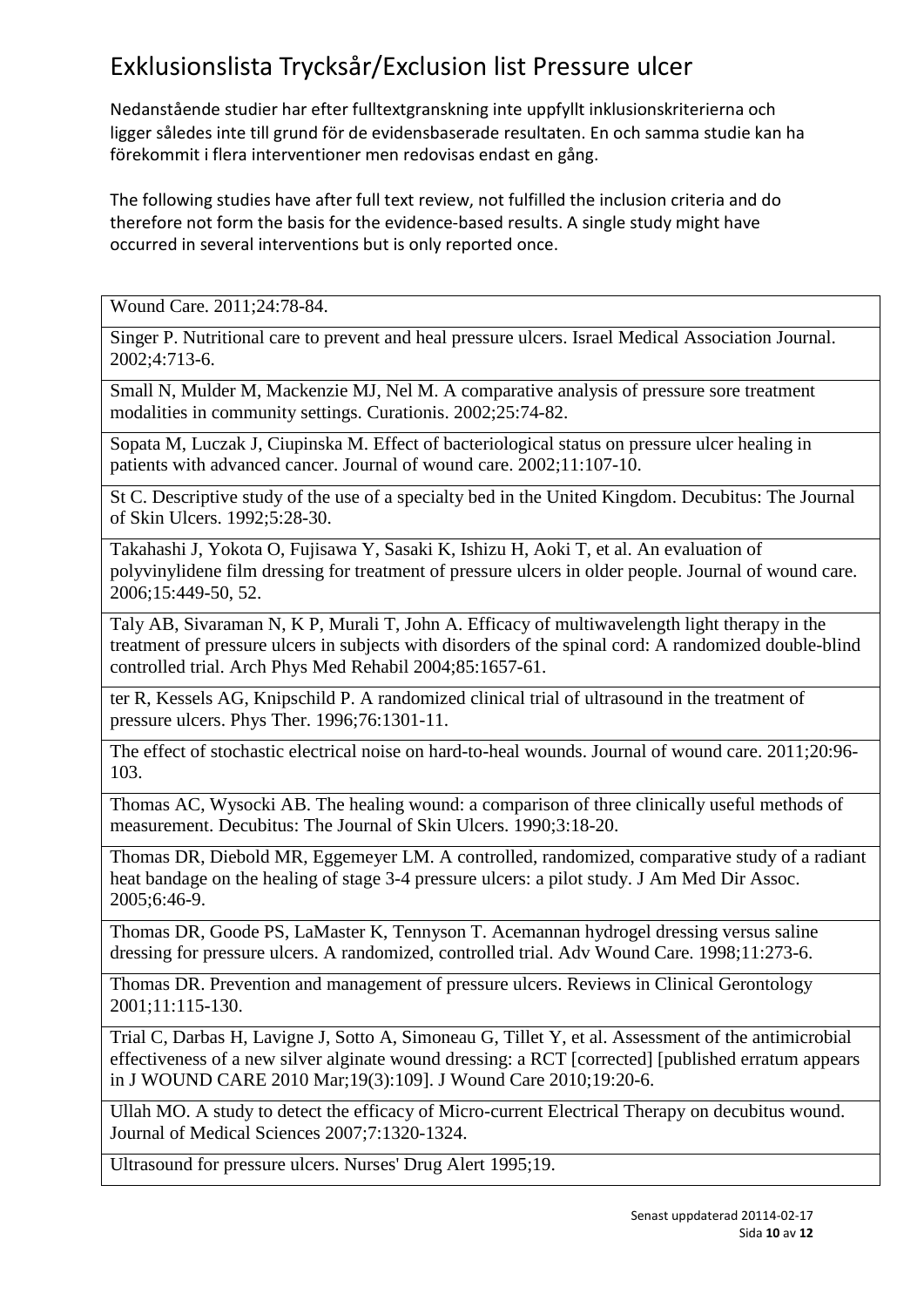Nedanstående studier har efter fulltextgranskning inte uppfyllt inklusionskriterierna och ligger således inte till grund för de evidensbaserade resultaten. En och samma studie kan ha förekommit i flera interventioner men redovisas endast en gång.

The following studies have after full text review, not fulfilled the inclusion criteria and do therefore not form the basis for the evidence-based results. A single study might have occurred in several interventions but is only reported once.

Valente SA, Greenough I, W B, DeMarco SL, Andersen RE. More expensive surfaces are not always better. Kuwait Medical Journal. 2012;44:40-5.

van A, R D, Sobotka L, Meijer EP, Heyman H, Groen HW, et al. Specific nutritional support accelerates pressure ulcer healing and reduces wound care intensity in non-malnourished patients. Nutrition. 2010;26:867-72.

van L, Hovius S, Neyens J, Halfens R, Schols J. Pressure relief, cold foam or static air? A single center, prospective, controlled randomized clinical trial in a Dutch nursing home. J Tissue Viability 2011;20:30-4.

van N, C A, Vandenbroucke-Grauls C, van T, F H, Joore HCA, et al. Feasibility and effects of the semirecumbent position to prevent ventilator-associated pneumonia: a randomized study. Crit Care Med. 2006;34:396-402.

Van R. Pressure sores and pressure-decreasing mattresses: controlled clinical trial The Lancet. Ostomy Wound Management 1994;40:12.

Verdú S, Nolasco B, Lopez C, Torra i B. Study on the use of a range of ALLEVYN hydro-cellular dressings in the treatment of bed sores and leg ulcers by primary health care professionals [Spanish]. Revista Rol de Enfermería. 2006;29:43-9.

Wanner MB, Schwarzl F, Strub B, Zaech GA, Pierer G. Vacuum-assisted wound closure for cheaper and more comfortable healing of pressure sores: a prospective study. Scand J Plast Reconstr Surg Hand Surg 2003;37:28-33.

Ward L, Fenton K, Maher L. The high impact actions for nursing and midwifery 4: your skin matters fifth in a series. Nursing Times 2010;106:14-5.

Wild T, Stremitzer S, Budzanowski A, Hoelzenbein T, Ludwig C, Ohrenberger G. Definition of efficiency in vacuum therapy--a randomised controlled trial comparing with V.A.C. Therapy. Int Wound J. 2008;5:641-7.

Winter A, Hewitt H. Testing a hydrocolloid. Nursing Times 1990;86:59-60.

Witkowski W, Jawien A, Witkiewicz W, Zon B. Initial multi-centre observations upon the effect of a new topical negative pressure device upon patient and clinician experience and the treatment of wounds. Int Wound J 2009;6:167-74.

Worsley M. Comparing efficacies treatment of leg ulcers and pressure sores. Nursing Standard. 1991;5:5-6.

Wu T, Wang S-T, Lin P-C, Liu C-L, Chao Yann-Fen C. Effects of Using a High-Density Foam Pad Versus a Viscoelastic Polymer Pad on the Incidence of Pressure Ulcer Development During Spinal Surgery. Biological Research for Nursing 2011;13:419-24.

Xakellis GC, Chrischilles EA. Hydrocolloid versus saline-gauze dressings in treating pressure ulcers: